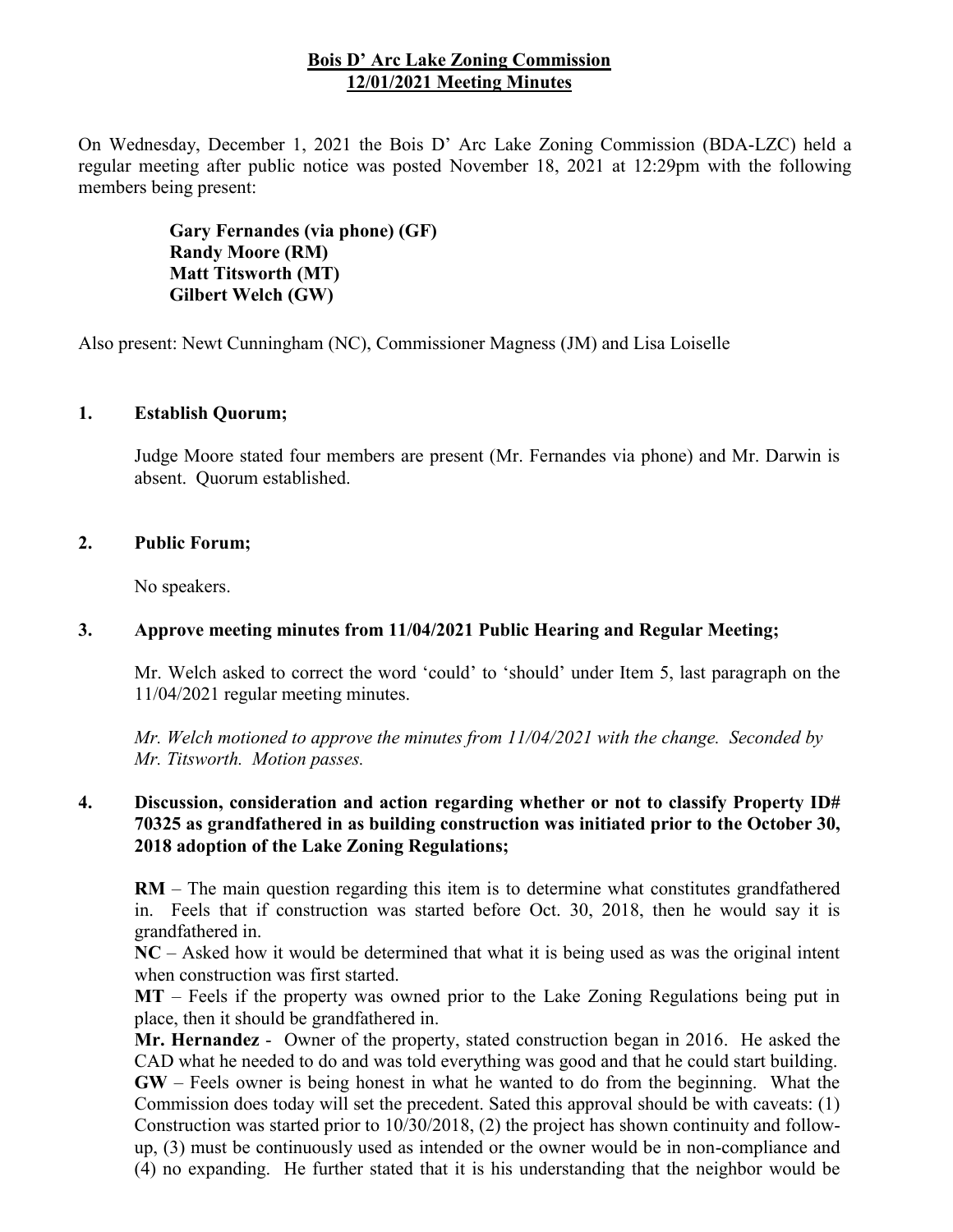good with the current use and location if screening was erected. It is important to satisfy the neighbors and regulations.

**GF** – Asked what will the Commission constitute as construction as far as being grandfathered in?

**NC** – Asked what was intent? Do we state must be started, must be completed?

**RM** - That's why we are here. To determine what is to be classified as grandfathered in.

**MT** – Feels the Commission should not tell a business whether or not they can grow. Grandfathered in is grandfathered in.

*Mr. Welch made a motion that the property be approved as a legal non-conforming use because evidence shows there was intent before 2018, prompt follow through and it is completed. There is no expansion allowed and he must follow the regulations regarding lighting, screening, etc.*

There was discussion regarding putting less detail in the motion. It was felt inserting Section 3.06 of the Lake Zoning Regulations would cover everything.

**GW –** Thinks the Commission will one day go back and want to see why this property was approved to use in future instances, but stated he was good with changing the motion.

*Mr. Welch motioned to amend his first motion to recommend to Commissioners Court to approve this property as legal nonconforming use in accordance with Section 3.06 of the Lake Zoning Regulations for Bois d'Arc Lake. Seconded by Mr. Fernandes. Motion passes.*

# **5. Discussion, consideration and action regarding other changes and/or amendments to the Lake Zoning Regulations; Wrecking and Salvage Yards;**

**GW** – Stated that wrecking/salvage yards are only allowed in a planned development according to the regulations.

**RM/MT** – Agree with Mr. Welch. Feel no one would want a wrecking or salvage yard near their home.

**NC** – The Commissioners Court has the ability to make a Special Exception or deny a planned development.

*Mr. Welch motioned to recommend to Commissioners Court to eliminate wrecking/salvage yards as a possible development from the Lake Zoning Regulations. Seconded by Mr. Titsworth. Motion passes.*

# **6. Discussion, consideration and action regarding changes and/or modifications by landowners;**

Mr. Montgomery approached to speak about his 48 ½ acres he purchased in 2016. County Road 2900 was changed due to the Lake and it ended up cutting through his property and no longer has AG exemption, so he is no longer able to fit his home and buildings and meet the agricultural setbacks. He will need a change in zoning or a special exception.

**GW** – Asked Mr. Montgomery to bring in aerial maps and perhaps a sketch of what he is wanting to build so that the Commission can have a better understanding.